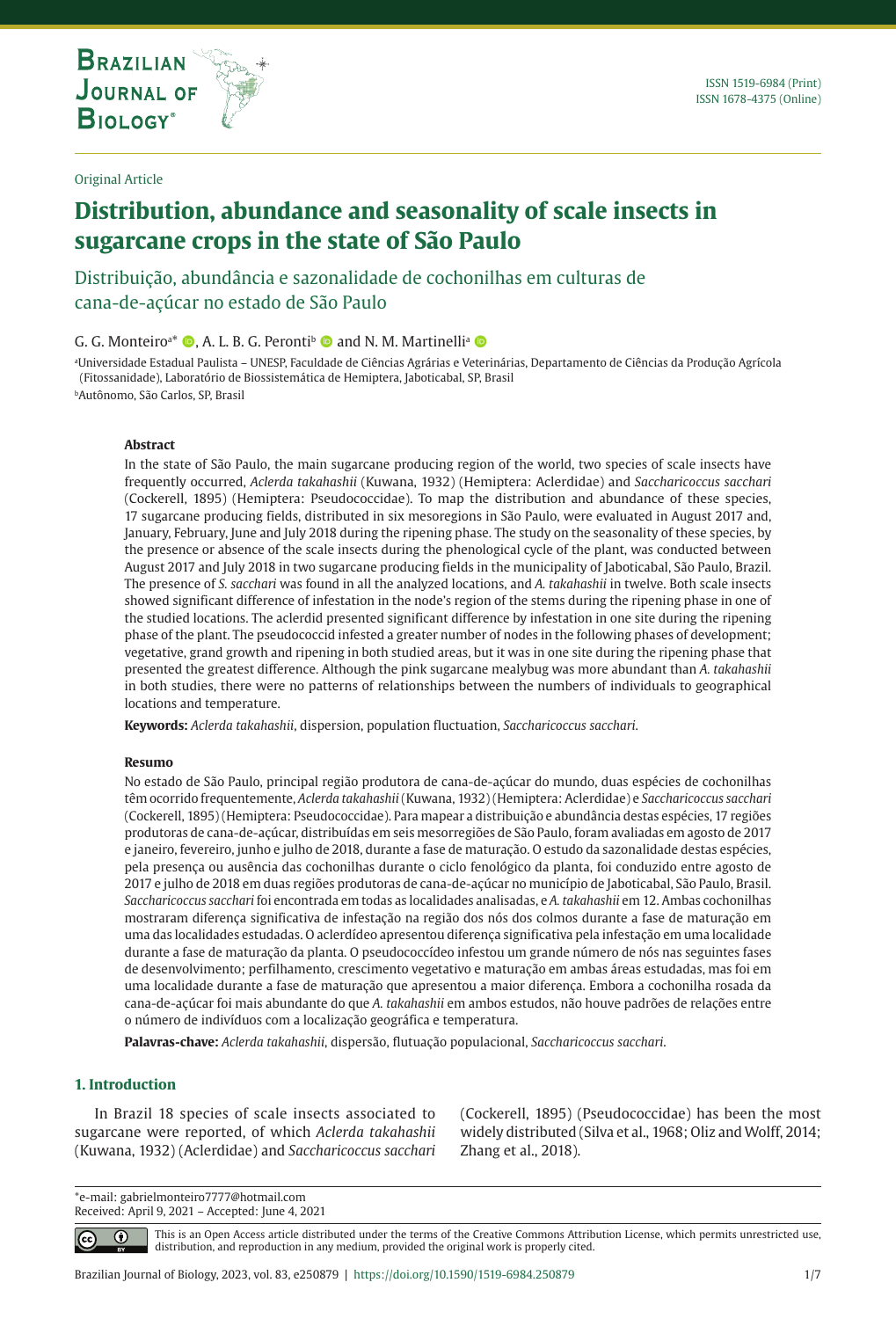*Aclerda takahashii* originated in Asian, was described from specimens collected in Taiwan (Kuwana, 1932). Currently, this species occurs in 13 countries distributed in the zoogeographical regions: (1) Nearctic, (1) Palearctic, (1) Neotropical, (8) Oriental and (2) Ethiopian (Morales et al., 2016). The aclerdid is associated to grassy plants of the genera *Agropyron*, *Brachypodium*, *Milium*, *Miscanthus*, *Saccharum*, *Stipa* and *Thysanolaena* (Morales et al., 2016).

In South America, *A. takahashii* is restricted to Brazil, where was first reported in the state of São Paulo, in 1932 (Silva et al., 1968), the largest sugarcane producer in the world (Embrapa, 2020). Later it was spread to the states of Pernambuco, Alagoas, Espírito Santo, Rio de Janeiro and Rio Grande do Sul and in the Federal District (Oliz and Wolff, 2014; Morales et al., 2016).

Information on this aclerdid is based on its original description (Kuwana, 1932), immature stages (Karam, 1991) and distribution (McConnell, 1954; Muniappan, 2001; Oliz and Wolff, 2014). According to Lim and Pan (1976), injuries are relatively non-damaging to sugarcane. However, in Guam island on vetiver plants, *Vetiveria zizanioides* (Linnaeus) (Poales: Poaceae), infested by this insect, necrosis and discoloration on the stem and large amount of fumagine on the honeydew were observed (Muniappan, 2001).

*Saccharicoccus sacchari* was described from specimens collected in Trinidad and Tobago (Cockerell, 1895), however there are still doubts about its possible center of origin (Zhang et al., 2018). This species is widely distributed, 79 countries distributed in six zoogeographical regions: (3) Nearctic, (5) Palearctic, (34) Neotropical, (13) Oriental, (14) Ethiopian and (10) Australian (Morales et al., 2016). The pseudococcid was registered on 18 host plants distributed in the families: Arecaceae, Caricaceae and Poaceae, been more frequently mentioned on sugarcane (Morales et al., 2016).

In Brazil, this species was reported in the states of Amazonas, Pará, Paraíba, Pernambuco, Minas Gerais, Mato Grosso, Rio de Janeiro, São Paulo and Santa Catarina (Silva et al., 1968; Morales et al., 2016).

Under laboratory conditions, the pseudococcid has four to five generations per year; with shorter life cycles when reared at 20 °C (Kalra and Sidhu, 1964). In India, its presence in sugarcane slowed the growth of the plant, and caused the death of newly planted sheets (Yakoub, 2012). This insect can also cause a reduction in stem diameter and weight, and reduction in sugar by up to 21%, in addition to acting as a vector for the bacilliform sugarcane virus (BSCV) (Atiqui and Murad, 1992; Mohamed et al., 2009; Victoria et al., 2005).

*Aclerda takahashii* and *S. sacchari* preferentially infest the region nodes of the stem, under the leaf sheath (Bonnett and Hewitt, 2005; Stocks, 2016). In addition, the pseudococcid can infest the roots (Kalra and Sidhu, 1964; Inkerman et al., 1986; Bonnett and Hewitt, 2005). Inkerman et al. (1986) described that the nymphs reach the aerial part of the plant, after their sprouting, settling in the region nodes under the sheaths.

Due to this cryptic habit, scale insects are rarely dispersed through wind or water, and their control becomes difficult (Rajendra, 1974; Inkerman et al., 1986;

Qin et al., 2017). However, in this case, ants play an important role, as they feed on excreted honeydew and carry them to neighboring plants (Rajendra, 1974). Other ways of dispersion may be due to agricultural practices, such as jet-transported equipment (Inkerman et al., 1986). The pseudococcid can also be dispersed by planting nymphinfested sheets (Inkerman et al., 1986).

Probably due to its greater distribution in the globe, *S. sacchari* has been better studied in relation to bioecological aspects, as well as its impacts on sugarcane fields (Atiqui and Murad, 1992; Mohamed et al., 2009; Victoria et al., 2005; Zhang et al., 2018). The population dynamics of this insect was studied in Australia during a five-year period, 1999 to 2003 (Bonnett and Hewitt, 2005). These authors found that in the months of January and February, corresponding to the end of summer, there were greater population peaks, varying from one year to another, and among the different studied sites. Bonnett and Hewitt (2005) attributed these irregularities to climatic conditions, the warmer months, and to different agricultural practices in the studied regions.

Knowledge about the occurrence and distribution of pest species in a given geographical location is of great importance, as legal measures can be taken to prevent their transport to free areas of these organisms. However, studies on its seasonality and population density, in a given region, are fundamental for the establishment of action related to integrated pest management.

Therefore, this study analyzed the distribution and abundance of *A. takahashii* and *S. sacchari* in sugarcane plants in the ripening phase in the state of São Paulo, and the seasonality of both species by the presence of them in all phenological phases in two sites in Jaboticabal, São Paulo, Brazil.

# **2. Material and Methods**

#### *2.1. Studied areas*

The distribution and abundance of the scale insects were analyzed in 17 sugarcane producing fields, distributed in six mesoregions in the state of São Paulo, Brazil (Figure 1). The evaluations were carried out in the months of August 2017, and January to March and June and July 2018, corresponding to the ripening phase of the crop, before harvest. The locations are followed by the coordinates; (1) mesoregion of São José do Rio Preto (Pindorama -21°24´36´´ S, -48°89´34´´ W, altitude of 527 m; Nova Aliança -21°00´86´´ S, -49°50´68´´ W, altitude of 464 m; Votuporanga -20°43´94´´ S, -50°00´69´´ W, altitude of 525 m; Jales -20°28´10´´ S, -50°52´49´´ W, altitude of 478 m), (2) mesoregion of Ribeirão Preto (Jaboticabal -21°23´44´´ S, -48°34´08´´ W, altitude of 605 m; Franca -20°59´66´´ S, -47°39´97´´ W, altitude 1040 m; Taquaral -21°07´54´´ S, -48°40´21´´ W, altitude of 643 m), (3) mesoregion of Bauru (Pongaí -21°74´33´´ S, -49°35´16´´ W, altitude of 422 m), (4) mesoregion of Araraquara (Água Vermelha -21°90´10´´ S, -47°88´85´´ W, altitude of 729 m; São Carlos -22°08´10´´ S, -47°89´48´´ W, altitude of 856 m; Itápolis -21°58´90´´ S,  $-48^{\circ}82^{\prime}92^{\prime\prime}$  W, altitude of  $487$  m), (5) mesoregion of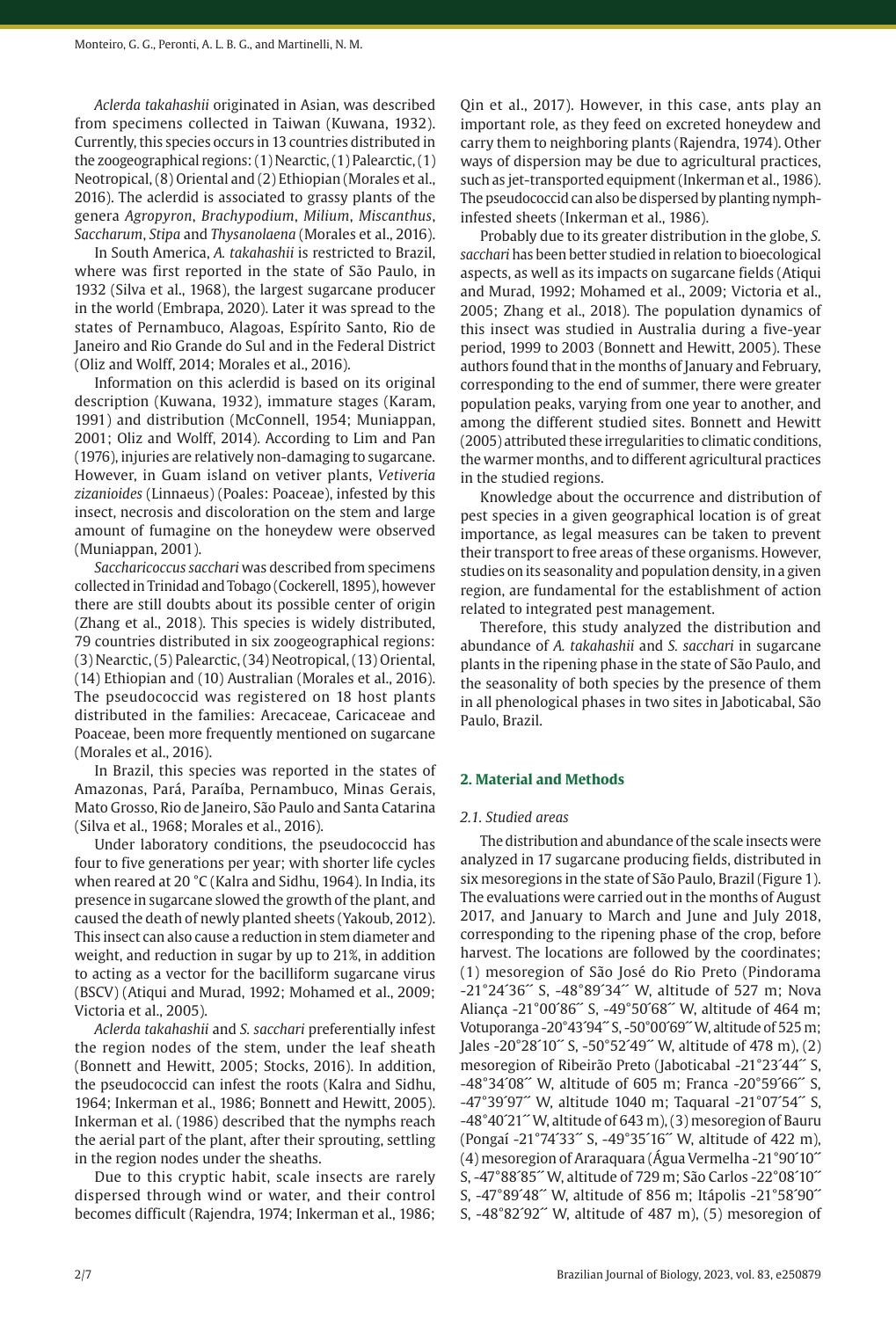

**Figure 1.** Distribution of *Aclerda takahashii* (12) and *Saccharicoccus sacchari* (17) in locations in the state of São Paulo, Brazil. Legend – (1a) Pindorama, (1b) Nova Aliança, (1c) Votuporanga, (1d) Jales; (2a) Jaboticabal, (2b) Franca, (2c) Taquaral; (3a) Pongaí; (4a) São Carlos, (4b) Água Vermelha, (4c) Itápolis; (5a) Echaporã, (5b) Marília; (6a) Platina, (6b) Palmital, (6c) Cândido Mota, (6d) Assis.

Marília (Echaporã -22°47´29´´ S, -50°32´32´´ W, altitude of 700 m; Marília -22°09´26´´ S, -49°90´20´´ W, altitude of 660 m), and (6) mesoregion of Assis (Platina  $-22^{\circ}62^{\prime}87^{\prime\prime}$ S, -50°20´19´´ W, altitude of 466 m; Palmital -22°77´94´´ S, -50°22´88´´ W, altitude of 508 m; Cândido Mota -22°73´55´´ S, -50°37´42´´ W, altitude of 479 m; Assis -22°65´04´´ S,  $-50^{\circ}36'97''$  W, altitude of 543 m).

For the seasonality study, monthly collections of scale insects were made between August 2017 and July 2018, in two sugarcane producing fields, located in the municipality of Jaboticabal, São Paulo, Brazil, followed by the coordinates; (site 1) -21°13´22´´ S, -48°16´81´´ W, altitude of 608 m, and (site 2) -21°17´31´´ S, -48°18´63´´ W, altitude of 614 m. All phenological phases of the plant, under the same clumps, were evaluated.

#### *2.2. Experimental design*

To dimension the species in the sugarcane producing fields in the state of São Paulo, an adapted technique described by Bonnett and Hewitt (2005) was used. Ten sugarcane plants from the edge of the crop, cultivar RB86 7515, five meters apart from each other, were randomly selected and evaluated. The leaves were tilted until the stem area was exposed, making it possible to observe the individuals with the naked eye. The nodes of the stem infested by scales insects were counted, observing the presence or absence of *A. takahashii* and *S. sacchari*, in the phases of the third instar nymph and adult.

For the evaluation of the statistical analysis, the data were submitted in completely randomized design (CRD) with 17 treatments and 10 replicates for the analysis of distribution and abundance of scale insects in the sugarcane producing fields on ripening phase distributed in the state of São Paulo, Brazil, and 12 treatments and 10 replicates for the analysis of the seasonality of scale insects in all phenological phases of the plants in each site in the municipality of Jaboticabal, São Paulo, Brazil, for each species. The program used was SAS® University Edition, version 9.4. The data, number of nodes infested with scale insects were submitted to Bartlett´s tests to verify homocedasticity (PROC GLM) and Cramer von Mises´s test for normality (PROC UNIVARIATE). The data showed normality in this way the Analysis of Variance (PROC ANOVA) was conducted. The means (PROC MEANS) when significant were compared using the Tukey test (*p* < 0.05) (Everitt and Hothorn, 2005).

# *2.3. Identification and deposit of voucher species*

To confirm the species, samples were collected in the field and mounted on permanent slides using the technique described by Willink (1990). The identification took place under an optical microscope through morphological characteristics using the works of McConnell (1954) for *A. takahashii* and Williams and Willink (1992) for *S. sacchari*.

The voucher species were deposited in the Reference Collection of Insects and Mites (CRIA) of the Department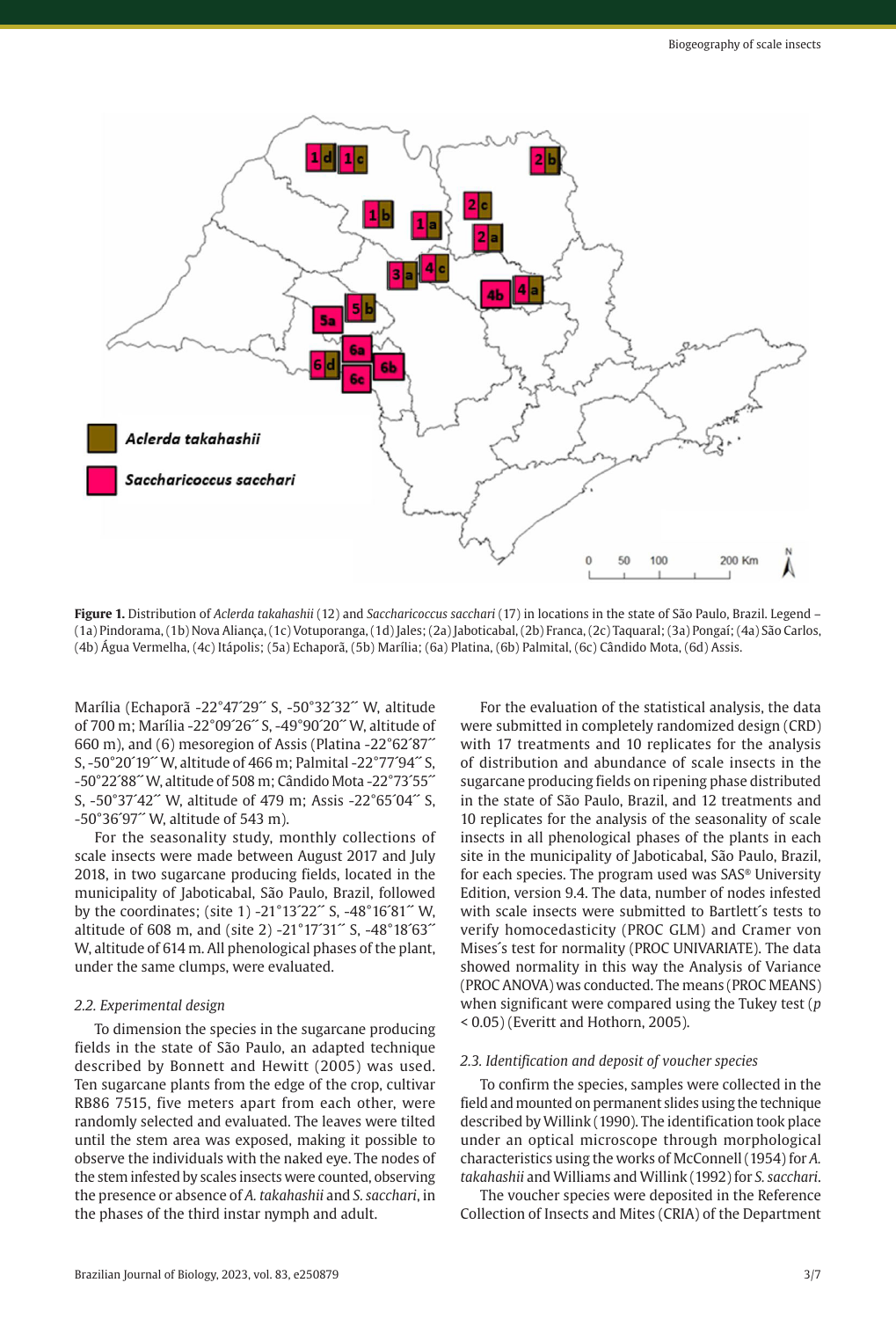of Agricultural Production Sciences of the FCAV/UNESP, Jaboticabal, São Paulo, Brazil.

### **3. Results**

# *3.1. Distribution and abundance of Aclerda takahashii and Saccharicoccus sacchari*

*Saccharicoccus sacchari* was best distributed, being present in all locations in the state of São Paulo, while *A. takahashii* was observed in 12 (see Figure 1).

Regarding the abundance of species in the evaluated sugarcane producing fields, *A*. *takahashii* infested 2.6 nodes in São Carlos, providing statistical difference for the other locations that did not differ from each other (as shown in Table 1).

The population of *Saccharicoccus sacchari* differed in high incidence in Votuporanga, infesting 3.0 nodes of the analyzed plants (as shown in Table 1).

# *3.2. Seasonality of Aclerda takahashii and Saccharicoccus sacchari*

Regarding the two analyzed sugarcane producing fields in Jaboticabal, the population of *A*. *takahashii* was more abundant in site 1, in March 2018, ripening phase (see Figure 2). The aclerdid infested 0.5 nodes of the plants, with a significant difference for the other analyzes that did not differ from each other (as shown in Table 2).

The pseudococcid was more abundant in site 2 in August 2017, ripening phase (see Figure 3). *Saccharicoccus* 



**Figure 2.** Infested nodes for both species in the site 1 in the phenological of sugarcane plants.



**Figure 3.** Infested nodes for both species in the site 2 in the phenological of sugarcane plants.

**Table 1.** Infested nodes with scale insects, by locations in the state of São Paulo, Brazil, in the ripening phase.

| <b>Locations</b> | Aclerda takahashii | Saccharicoccus sacchari |
|------------------|--------------------|-------------------------|
| Pindorama        | $0.9 \pm 0.27$ ac* | $0.3 \pm 0.21c^*$       |
| Nova Aliança     | $0.2 \pm 0.13a$    | $0.6 \pm 0.26c$         |
| Votuporanga      | $1.3 \pm 0.51$ ac  | $3.0 \pm 0.39$ b        |
| Jales            | $1.3 \pm 0.51$ ac  | $1.0 \pm 0.36c$         |
| Água Vermelha    | $0.0 \pm 0.00a$    | $0.9 \pm 0.27c$         |
| São Carlos       | $2.6 \pm 0.65b$    | $2.5 \pm 0.63$ ab       |
| Platina          | $0.0 \pm 0.00a$    | $0.3 \pm 0.15c$         |
| Palmital         | $0.0 \pm 0.00a$    | $0.3 \pm 0.15c$         |
| Cândido Mota     | $0.0 \pm 0.00a$    | $0.7 \pm 0.21c$         |
| Assis            | $0.1 \pm 0.10a$    | $0.9 \pm 0.23c$         |
| Echaporã         | $0.0 \pm 0.00a$    | $1.6 \pm 0.33$ ac       |
| Marília          | $0.2 \pm 0.13a$    | $1.5 \pm 0.34$ ac       |
| Pongaí           | $1.8 \pm 0.41c$    | $1.6 \pm 0.37$ ac       |
| Itápolis         | $0.3 \pm 0.15a$    | $1.5 \pm 0.22$ ac       |
| Jaboticabal      | $0.3 \pm 0.21a$    | $2.5 \pm 0.34$ ab       |
| Franca           | $0.1 \pm 0.10a$    | $0.6 \pm 0.26c$         |
| Taquaral         | $0.0 \pm 0.00a$    | $0.6 \pm 0.22c$         |

*Aclerda takahashii* (F = 0.52; df = 16; *p* < 0.001); *Saccharicoccus sacchari* (F = 2.18; df = 16; *p* < 0.001). \* Means ± standard error followed by the same letter in the same column do not differ by Tukey test (*p* > 0.05).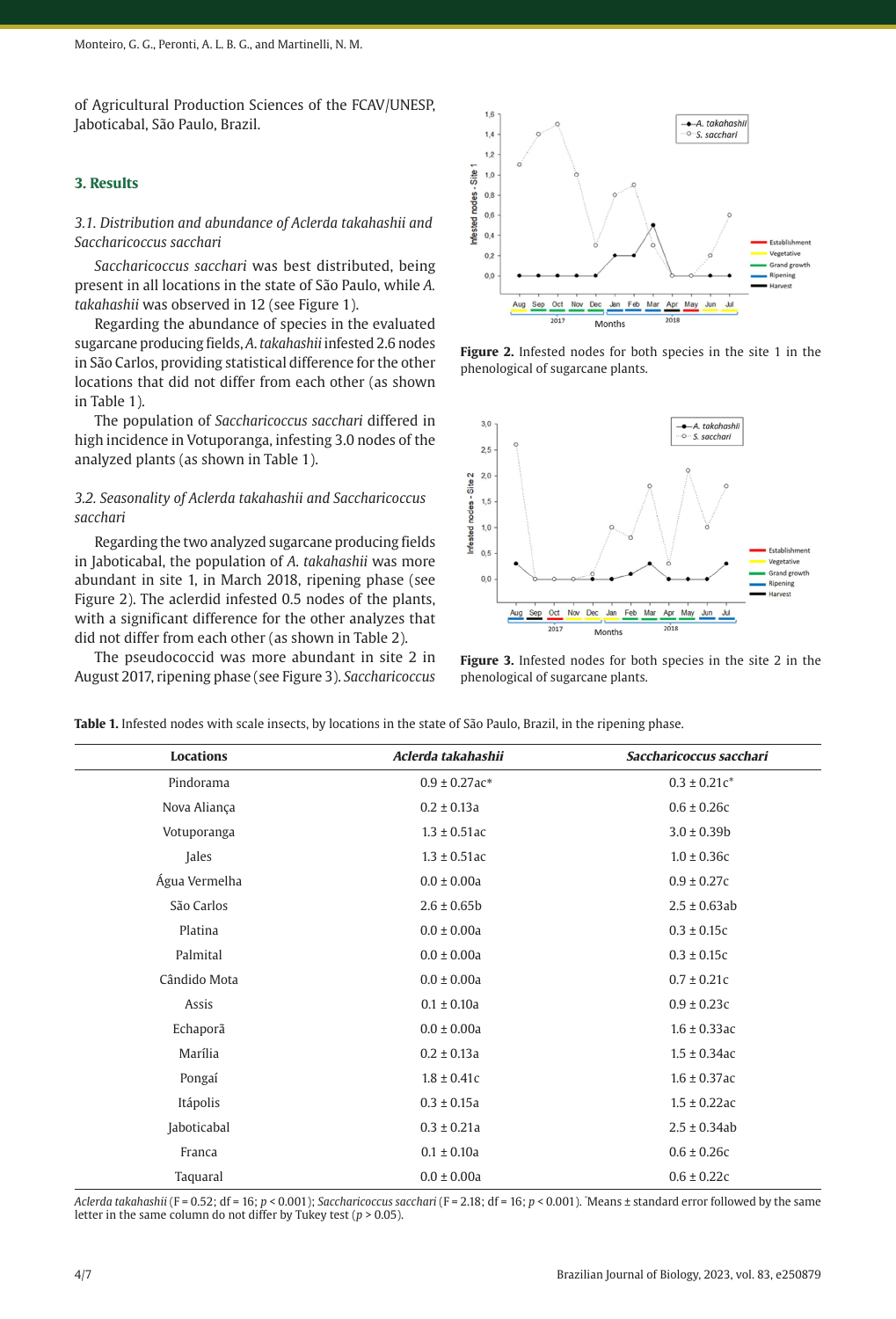| Period          |                   | Aclerda takahashii |                                | Saccharicoccus sacchari |  |
|-----------------|-------------------|--------------------|--------------------------------|-------------------------|--|
|                 | Site 1            | Site 2             | Site 1                         | Site 2                  |  |
| Aug/ $17$       | $0.0 \pm 0.00$ b* | $0.3 \pm 0.21a^*$  | $1.1 \pm 0.27$ ab <sup>*</sup> | $2.6 \pm 0.33b^*$       |  |
| Sep/17          | $0.0 \pm 0.00$    | $0.0 \pm 0.00a$    | $1.4 \pm 0.33b$                | $0.0 \pm 0.00c$         |  |
| Oct/17          | $0.0 \pm 0.00$    | $0.0 \pm 0.00a$    | $1.5 \pm 0.26$ b               | $0.0 \pm 0.00c$         |  |
| Nov/17          | $0.0 \pm 0.00$    | $0.0 \pm 0.00a$    | $1.0 \pm 0.25$ abc             | $0.0 \pm 0.00c$         |  |
| Dec17           | $0.0 \pm 0.00$    | $0.0 \pm 0.00a$    | $0.3 \pm 0.15$ ac              | $0.1 \pm 0.10c$         |  |
| $\tan/18$       | $0.2 \pm 0.13b$   | $0.0 \pm 0.00a$    | $0.8 \pm 0.24$ abc             | $1.0 \pm 0.42$ ac       |  |
| Feb/18          | $0.2 \pm 0.13b$   | $0.1 \pm 0.10a$    | $0.9 \pm 0.31$ abc             | $0.8 \pm 0.35$ ac       |  |
| Mar/18          | $0.5 \pm 0.22a$   | $0.3 \pm 0.21a$    | $0.3 \pm 0.15$ ac              | $1.8 \pm 0.55$ ab       |  |
| Apr/18          | $0.0 \pm 0.00$    | $0.0 \pm 0.00a$    | $0.0 \pm 0.00c$                | $0.3 \pm 0.21c$         |  |
| May/18          | $0.0 \pm 0.00$    | $0.0 \pm 0.00a$    | $0.0 \pm 0.00c$                | $2.1 \pm 0.48$ ab       |  |
| $\text{Jun}/18$ | $0.0 \pm 0.00$    | $0.0 \pm 0.00a$    | $0.2 \pm 0.13$ ac              | $1.0 \pm 0.25$ ac       |  |
| ul/18           | $0.0 \pm 0.00$    | $0.3 \pm 0.21a$    | $0.6 \pm 0.26$ abc             | $1.8 \pm 0.44$ ab       |  |

**Table 2.** Infested nodes with scale insects, by sites in the municipality of Jaboticabal, São Paulo, Brazil.

*Aclerda takahashii* Site 1 (F = 0.63; df = 11; *p* < 0.001), Site 2 (F = 1.04; df = 11; *p* < 0.001); *Saccharicoccus sacchari* Site 1 (F = 3.31; df = 11; *p* < 0.001), Site 2 (F = 4.06; df = 11; *p* < 0.001). \* Means ± standard error followed by the same letter in the same column do not differ by Tukey test (*p* > 0.05).

*sacchari* infested 2.6 nodes, but there were no significant differences among analyzes (as shown in Table 2).

#### **4. Discussion**

*Saccharicoccus sacchari* was found to be better distributed and infesting more nodes in the sugarcane fields in the state of São Paulo compared to *A. takahashii*. Although the aclerdid was registered in a few locations as to the pseudococcid, it was at least found in one location in each geopolitical mesoregion in the state of São Paulo.

The wider distribution and quantity of infested nodes found for *S. sacchari* in relation to *A. takahashii* may be related mainly to its more efficient dispersion. The pseudococcid can survive on newly-planted and/or cut sheets, having been observed infesting sheets at a depth of 30 centimeters (Sartiami et al., 2017). These, before migrating to the aerial part of the plants, can also infest the roots; whereas *A. takahashii* has been observed only in the node's regions, in the aerial part of *Saccharum* spp. (Oliz and Wolff, 2014). In addition, *S. sacchari* apparently produces more honeydew than *A. takahashii*, probably attracting a greater number of protective ants against natural enemies. However, for both species Cruz et al. (2019) found a significant number of associated natural enemies, ten for *A. takahashii* and 12 for *S. sacchari*.

As for the seasonality of the two species in the municipality of Jaboticabal, São Paulo, Brazil, the most abundantly recorded specimens show an appearance pattern at the phenological phases of the plants. In site 1, the aclerdid was more present in the month of March 2018, referring to the phenological phase of ripening, and in site 2, there was no significant difference in appearance, however its greatest record was found in the same period, however plants in the intermediate phenological phase of grand growth. In turn, the pink sugarcane mealybug on

site 1, infested more nodes in the months of September and October 2017, with plants referring to the initial phenological phase of grand growth, while on site 2, its greatest record was in the final phenological phase of ripening, preceding the harvest. According to INMET (2018) the sugarcane producing fields of Jaboticabal presented, at the time of analysis, precipitation 0 mm, and average temperature of; 15.6 °C, 16.6 °C, 20.0 °C and 19.4 °C, consecutively for the months of August, September and October 2017 and March 2018. Although there is no information on the optimal temperature for the development of *A. takahashii*, however *S. sacchari*, according to Kalra and Sidhu (1964), the optimal reproduction temperature of the species is 20 °C, which may have favored its registration in these locations. However, studies conducted by Bonnett and Hewitt (2005) in Australia did not demonstrate a seasonal distribution relationship, as it was registered that although in summer, the warmest period of the year, which was expected to have the largest population peaks, similar to what was observed in this study, populations of both lower species in relation to the months of December 2017 and January and February 2018. During this period, the rains probably may have influenced the population dynamics of this species, since the plant accumulates water in the sheath, causing the scale insects to be killed by being immersed part of the time, or by the action of entomopathogenic fungi that are favored due to the high humidity. According to Mora-Lugo et al. (2015), entomopathogenic fungi as those of the genus *Aspergillus* are easily found in natural environments, and these infect scale insects, causing their death. However, the study does not present a relation of population dynamics of the species, favored or not by precipitation and average temperature.

The life cycle of insects is interrupted during the harvest period that occurs once a year, usually in the months of April and September. Therefore, the differences among the abundances for both species between the sampling sites in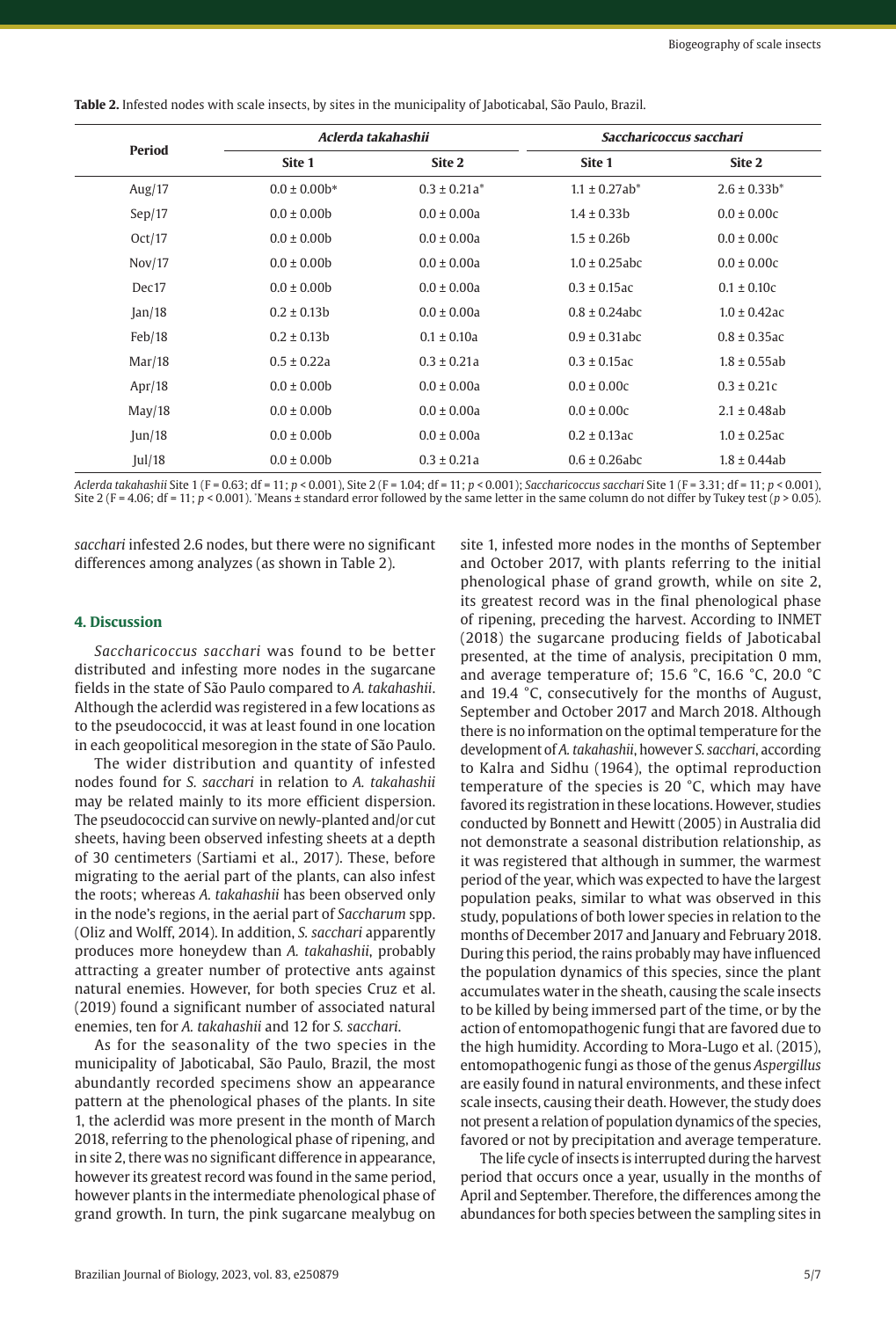the municipality of Jaboticabal throughout the study period can be attributed to the different periods of harvest at the sites. For site 1, the harvest was in April 2017; and to site 2, in September of the same year. In the harvest months and the two subsequent months, scale insects were not counted because they were absent. Although there is no information on the underground habit of *A. takahashii*, according to Kalra and Sidhu (1964) after the sugarcane harvest, the pink sugarcane mealybug survives at the root, under the soil, and as the plant grows, the mealybug will spread to the stem when they are ripe for sap sucking.

*Aclerda takahashii* and *S. sacchari* are widely distributed in the state of São Paulo, and although the pseudococcid has infested more nodes in the stems than the aclerdid, in both studies, there were no population dynamics relationships of both species to geographical locations and temperature.

#### **Acknowledgements**

This study was financed in part by the Coordination for the Improvement of Higher Education Personnel - Brazil (CAPES) - Financing Code 001.

#### **References**

- ATIQUI, M.U.A. and MURAD, H., 1992. Assessment of loss in sucrose content of sugarcane due to sugarcane mealy bug, *Saccharicoccus sacchari* Ckll. *Journal of Insect Science*, vol. 5, pp. 196-197.
- BONNETT, G.D. and HEWITT, M.L., 2005. Numbers of pink sugarcane mealy bug, *Saccharicoccus sacchari* (Cockerell) (Hemiptera: Pseudococcidae), differ within seasons and among regions and stages of the sugarcane crop cycle. *Australian Journal of Entomology*, vol. 44, no. 3, pp. 304-309. [http://dx.doi.](https://doi.org/10.1111/j.1440-6055.2005.00480.x) [org/10.1111/j.1440-6055.2005.00480.x](https://doi.org/10.1111/j.1440-6055.2005.00480.x).
- COCKERELL, T.D.A., 1895. A new mealy-bug on sugar cane.- *Journal of the Trinidad Field Naturalists'*. *Club*, vol. 2, pp. 195.
- CRUZ, M.A., PERONTI, A.L.B.G., MARTINELLI, N.M., COSTA, V.A., IGNÁCIO, G.P. and ALMEIDA, L.M., 2019. Complex of natural enemies associated with scale insects (Hemiptera: Coccomorpha) on sugarcane in Brazil. *The Journal of Agricultural Science*, vol. 11, no. 4, pp. 160-175. [http://dx.doi.org/10.5539/](https://doi.org/10.5539/jas.v11n4p160) [jas.v11n4p160.](https://doi.org/10.5539/jas.v11n4p160)
- EMPRESA BRASILEIRA DE PESQUISA AGROPECUÁRIA EMBRAPA [online], 2020 [viewed 25 November 2020]. Available from: http://www.embrapa.br
- EVERITT, B.S. and HOTHORN, T., 2005. *A handbook of statistical analyses using R.*. London: Technometrics Press.
- INKERMAN, P.A., ASHBOLT, N.J., CARVER, M. and WILLIAMS, D.J., 1986. Observations on the pink sugarcane in mealybug, *Saccharicoccus sacchari* (Cockerell), in Australia (*Homoptera: Pseudococcidae*). In: Universidad del Valle, ed. Spain: Boletin del Museo de Entomologia de la Universidad del Valle.
- INSTITUTO NACIONAL DE METEOROLOGIA MINISTÉRIO DA AGRICULTURA PECUÁRIA E ABASTECIMENTO – INMET [online], 2018 [viewed 20 July 2018]. Available from: http://www.portal. inmet.gov.br
- KALRA, A.N. and SIDHU, A.S., 1964. Sugarcane mealybug, *Saccharicoccus sacchari* Ckll., and its control. *Proceedings of the Indiana Academy of Sciences*, vol. 5, pp. 557-559.
- KARAM, H.H., 1991. Immature stages of *Aclerda takahashii* Kuwana (Homoptera: Coccoidea: Aclerdidae). *Alexandria Journal of Agricultural Research*, vol. 36, pp. 341-353.
- KUWANA, S.I., 1932. The genus *Aclerda* in Japan, including *Formosa. Philippine Journal of Science*, vol. 48, pp. 57-66.
- LIM, G.T. and PAN, Y.C., 1976. Parasites of the sugarcane scale insect *Aclerda takahashii* (Kuw.). *Entomological News*, vol. 3, pp. 1-4.
- MCCONNELL, H.S., 1954. A classification of the coccid family Aclerdidae (Coccoidea, Homoptera). *Bulletin of the Maryland Agriculture Experiment Station A.*, vol. 75, pp. 1-121.
- MOHAMED, G.E., IBRAHIM, S. and MOHARUM, F., 2009. Effect of *Saccharicoccus sacchari* (Cockerell) infestation levels on sugarcane physical and chemical properties. *Egyptian Academic Journal of Biological Science*, vol. 2, no. 2, pp. 119-123. [http://](https://doi.org/10.21608/eajbsa.2009.15434) [dx.doi.org/10.21608/eajbsa.2009.15434](https://doi.org/10.21608/eajbsa.2009.15434).
- MORA-LUGO, R., MADRIGAL, M., YELEMANE, V. and FERNANDEZ-LAHORE, M., 2015. Improved biomass and protein production in solid-state cultures of an *Aspergillus sojae* strain harboging the *Vitreoscilla* hemoglobin. *Applied Genetics and Biotechnology*, vol. 99, no. 22, pp. 9699-9708. [PMid:26224427.](https://www.ncbi.nlm.nih.gov/entrez/query.fcgi?cmd=Retrieve&db=PubMed&list_uids=26224427&dopt=Abstract)
- MORALES, M.G., DENNO, B.D., MILLER, D.R., MILLER, G.L., BEN-DOV, Y. and HARDY, N.B., 2016. ScaleNet: a literature-based model of scale insect biology and systematics*. Database*, vol. 2016, pp. bav118.
- MUNIAPPAN, R., 2001. Scale insects on vetiver in Guam. *Vetiver Newsletter*, vol. 23, pp. 1-16.
- OLIZ, C.B. and WOLFF, V.R.S., 2014. First record of *Aclerda takahashii* (Coccoidea; Aclerdidae) in Rio Grande do Sul, Brazil. *Pesquisa Agropecuária Gaúcha*, vol. 20, pp. 162-166.
- QIN, Z.Q., WEI, J.J., SONG, X.P., LUO, Y.W., LIU, L. and DENG, Z.Y., 2017. Efficacy of the ladybird beetle *Cryptolaemus montrouzieri* Mulsant for control of *Saccharicoccus sacchari* (Cockerell). *Sugar Tech*, vol. 19, no. 6, pp. 599-603. [http://dx.doi.org/10.1007/](https://doi.org/10.1007/s12355-017-0528-4) [s12355-017-0528-4.](https://doi.org/10.1007/s12355-017-0528-4)
- RAJENDRA, A., 1974. The biology and control of *Saccharicoccus sacchari* Ckll. (Hom: Pseudococcidae) the pink mealy bug of sugar cane in Sri Lanka. *Ceylon Journal of Science. Biological Sciences*, vol. 11, pp. 23-28.
- SARTIAMI, D., WATSON, G.W., ROFF, M.M.N. and IDRIS, A.B., 2017. A taxonomic update of Takahashi's historic collection of mealybugs (Hemiptera: Pseudococcidae) from Malaysia and Singapore. *Serangga*, vol. 22, pp. 91-114.
- SILVA, R., GONÇALVES, C.R., GALVÃO, D., GONÇALVES, M., GOMES, J., SILVA, M.N. and SIMONI, L., 1968. *Quarto catálogo dos insetos que vivem nas plantas do Brasil. Seus parasitos e predadores: Parte 2, Tomo 1º, insetos, hospedeiros e inimigos naturais.* Rio de Janeiro: Ministério da Agricultura.
- STOCKS, I.C., 2016. The flat grass scale, *Aclerda takahashii* Kuwana (Hemiptera: Aclerdidae), a new pest of sugarcane in Florida. *Pest Alert (Florida Department of Agriculture and Consumer Services Division of Plant Industry)*. *FDACS*, vol. 18, pp. 1-17.
- VICTORIA, J.I., AVELLANEDA, M.C., ANGEL, J.C. and GUZMÁN, M.L., 2005. Resistance to Sugarcane yellow leaf virus in Colombia. *International Society of Sugar Cane Technologists*, vol. 25, pp. 664-670.
- WILLIAMS, D.J. and WILLINK, M.C.G. 1992. *Mealybugs of Central and South America*. London, UK: CAB International.